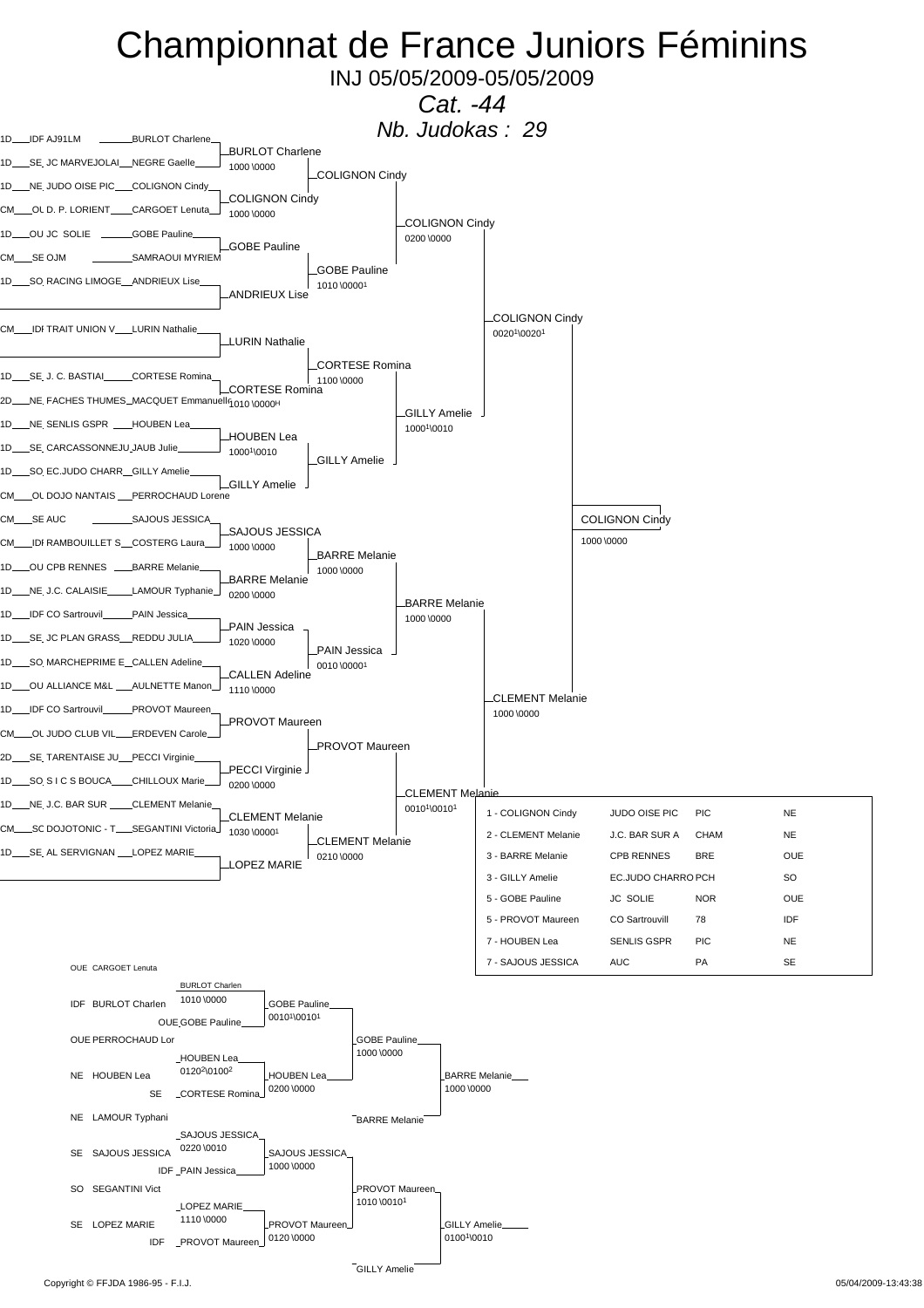### Championnat de France Juniors Féminins

INJ 05/05/2009-05/05/2009

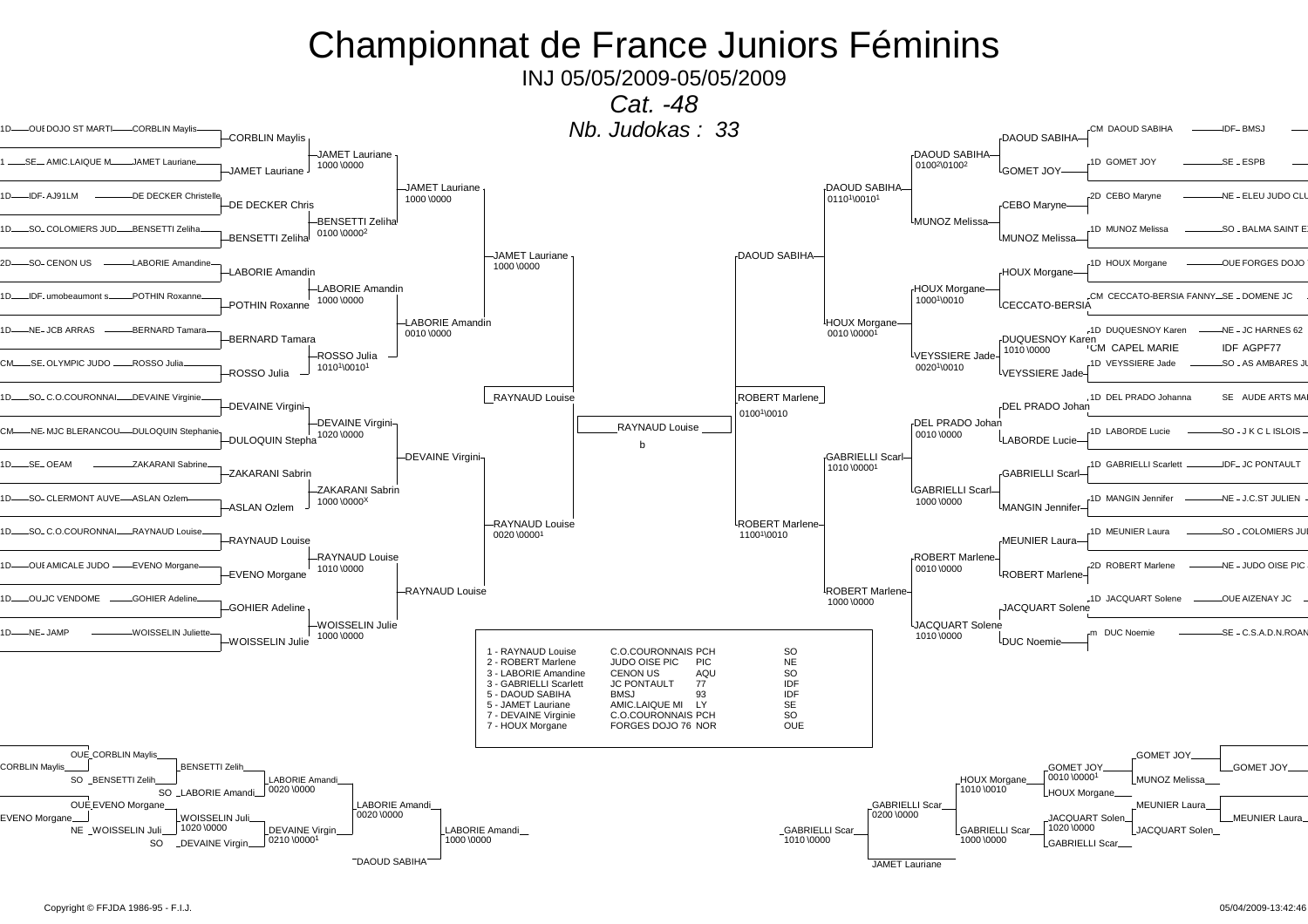### Championnat de France Juniors Féminins

INJ 05/05/2009-05/05/2009

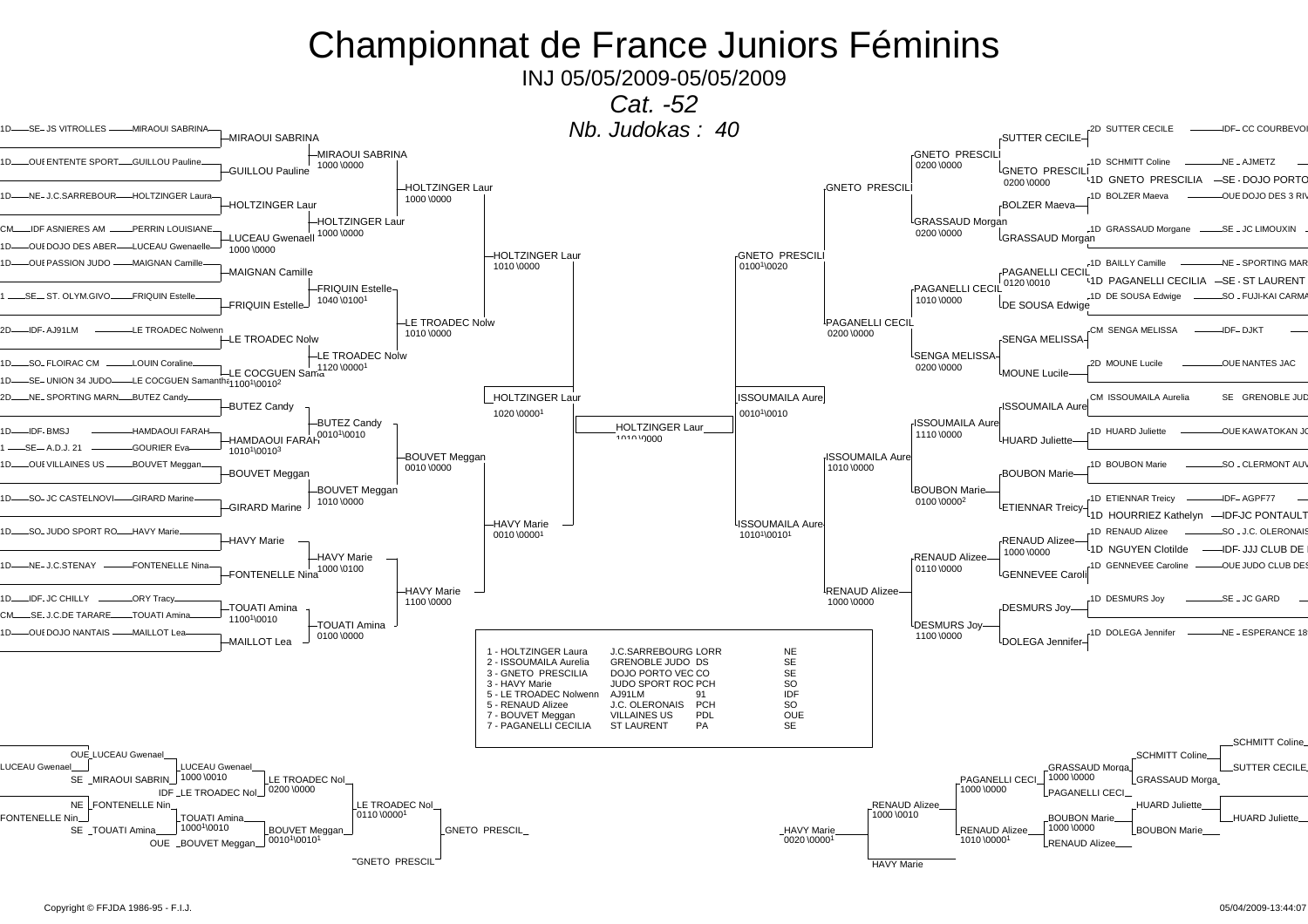## Championnat de France Juniors Féminins

INJ 05/05/2009-05/05/2009

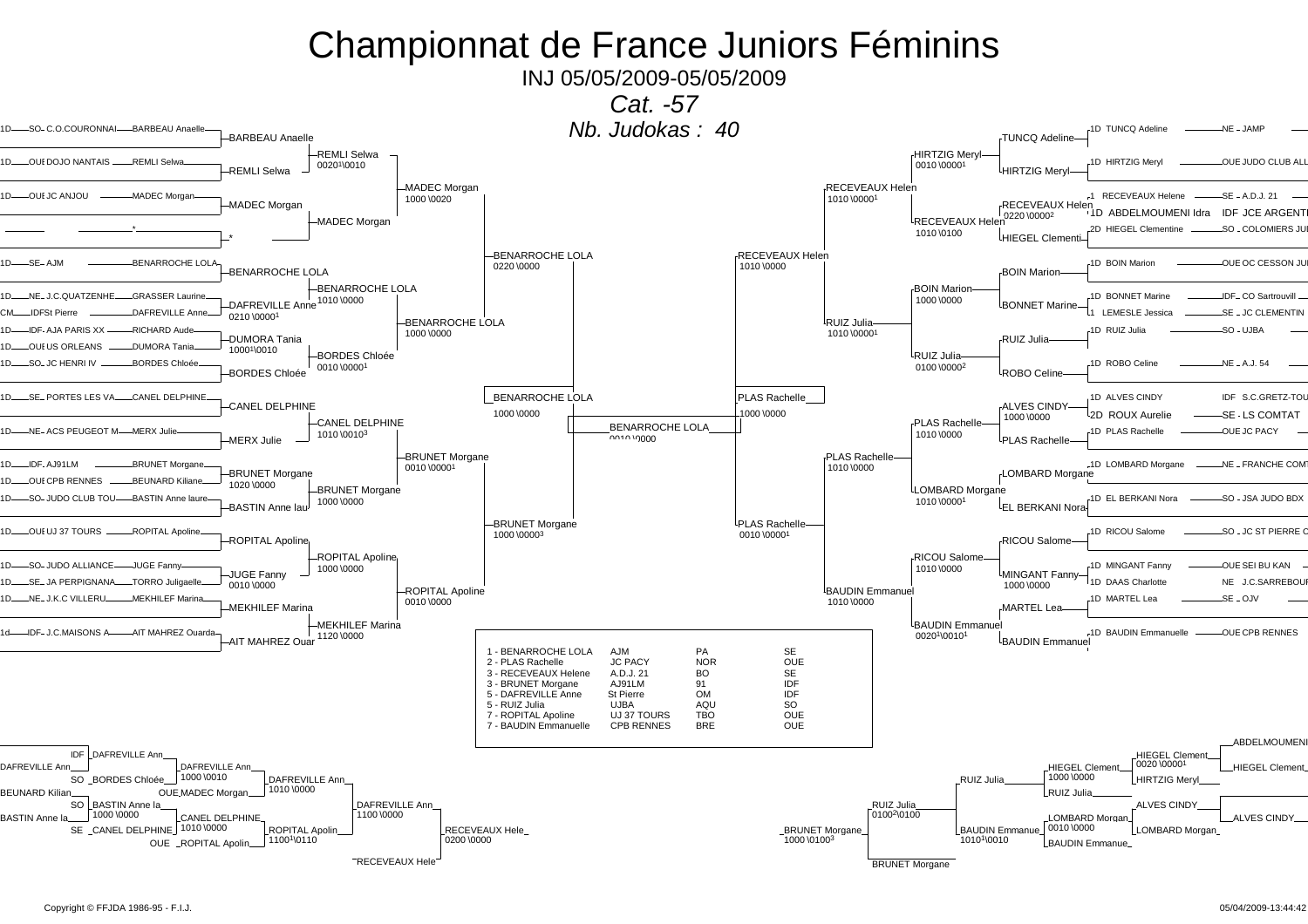# Championnats de France Juniors Féminines

Paris, Inj 05/04/2009-05/04/2009

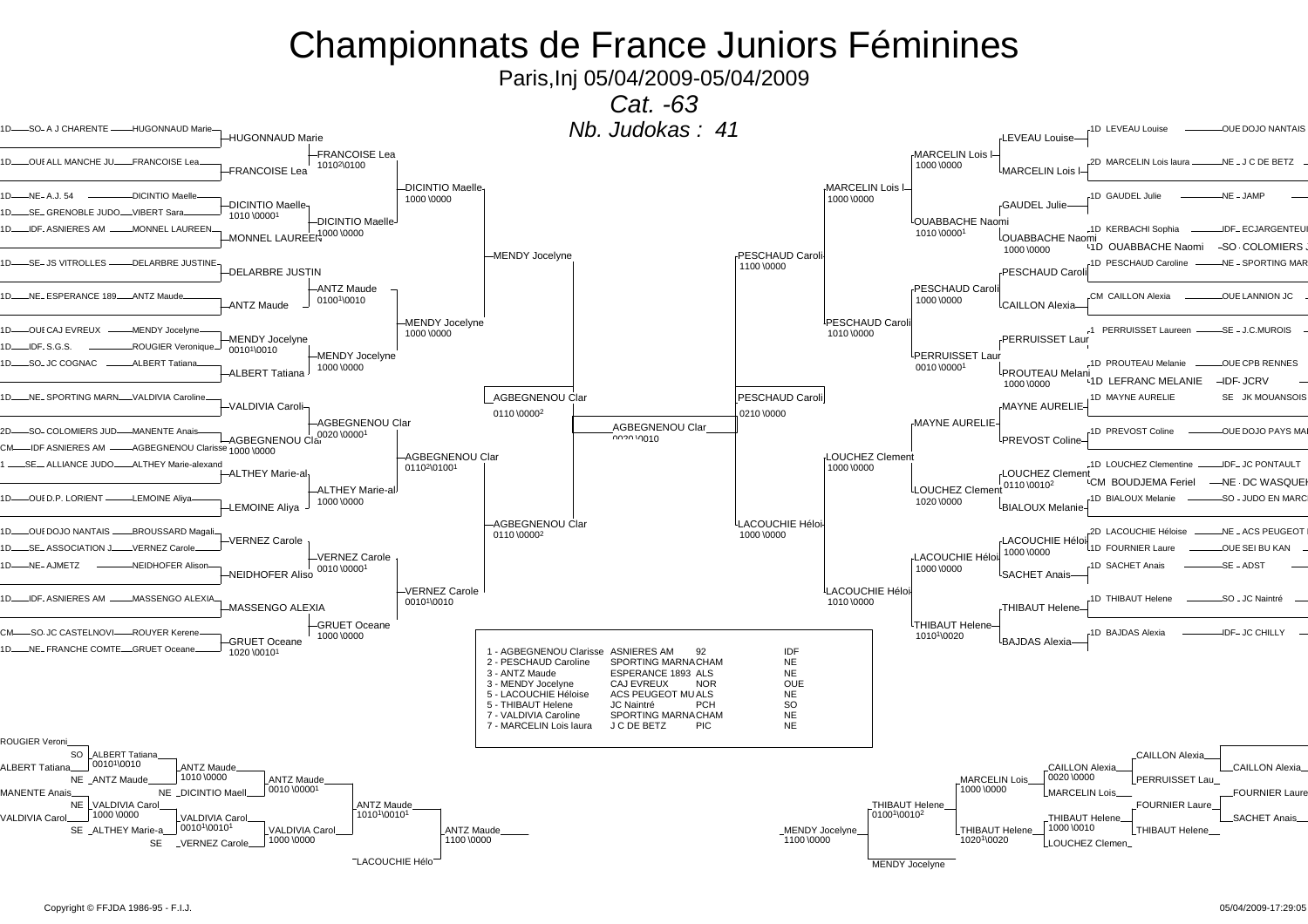# Championnats de France Juniors Féminines

Paris,Inj 05/04/2009-05/04/2009

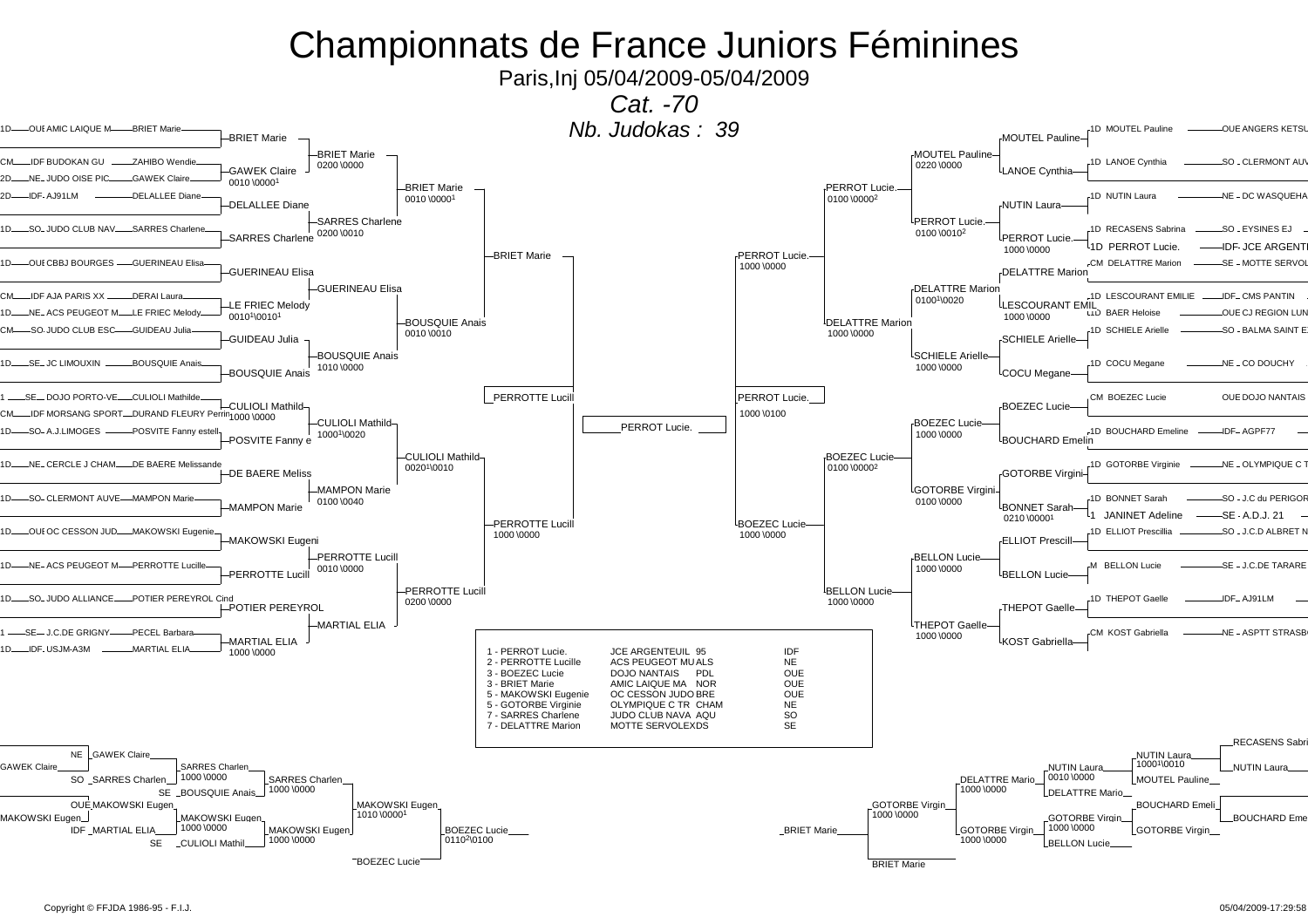# Championnats de France Juniors Féminines

Paris,Inj 05/04/2009-05/04/2009